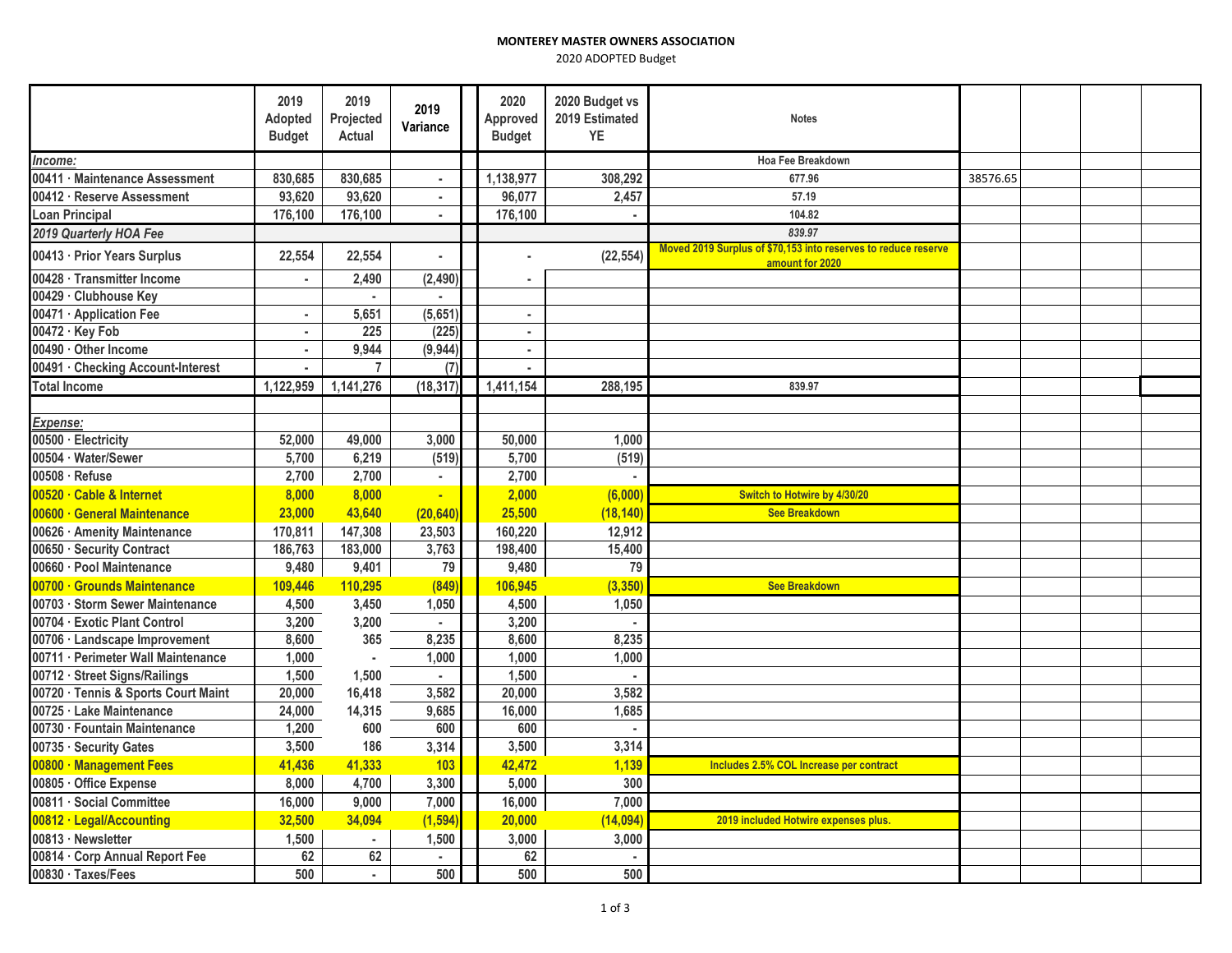## **MONTEREY MASTER OWNERS ASSOCIATION**

2020 ADOPTED Budget

|                                      | 2019<br>Adopted<br><b>Budget</b> | 2019<br>Projected<br>Actual | 2019<br>Variance | 2020<br>Approved<br><b>Budget</b> | 2020 Budget vs<br>2019 Estimated<br><b>YE</b> | <b>Notes</b>                                                                                                                                                        |          |                 |
|--------------------------------------|----------------------------------|-----------------------------|------------------|-----------------------------------|-----------------------------------------------|---------------------------------------------------------------------------------------------------------------------------------------------------------------------|----------|-----------------|
| $00835 \cdot$ Insurance              | 24,000                           | 26,000                      | (2,000)          | 33,000                            | 7,000                                         |                                                                                                                                                                     | 186      |                 |
| 00836 · Hotwire Cable Expense        |                                  |                             | $\mathbf{r}$     | 171351.6                          | 171,352                                       | 8 months of Hotwire expenses @\$92/month spread across 12<br>months. Two months to Hotwire @\$92 plus 6 months of taxes.<br>Plus 2 months @\$83.99 to consultants   |          | 312480 171351.6 |
| <b>00837 · Hotwire Cable Reserve</b> |                                  |                             | ÷                | 141,128                           |                                               | Negotiated 4 months of Reserve $@$ \$83.99 to provide cushion for<br>141,128 foreclosures and late HOA payments to assist in financial stability<br>for development | 141128.4 |                 |
| $100855 \cdot$ Contingency           | 5.000                            |                             | 5,000            |                                   |                                               |                                                                                                                                                                     |          |                 |
| 100856 · Master Plan Bank Loan       | 261,941                          | 262,718                     | (777)            | 262,718                           |                                               |                                                                                                                                                                     |          |                 |
| $00860 \cdot$ Bad Debt               | 3,000                            |                             | 3,000            |                                   |                                               |                                                                                                                                                                     |          |                 |
| <b>100902 · General Reserve</b>      | 93,620                           | 93.620                      | ÷                | 96,077                            | 2,457                                         | Audit suggested \$166,000, reduced by \$70,153 2019 surplus<br>approved by VOM to move to reserves.                                                                 |          |                 |
| <b>Total Expense</b>                 | 1,122,959                        | 1,071,123                   | 51,836           | 1,411,154                         | 340,030                                       | 839.97                                                                                                                                                              |          |                 |
| <b>Net Ordinary Income</b>           |                                  | 70,153                      | (70, 153)        |                                   | (51, 836)                                     |                                                                                                                                                                     |          |                 |